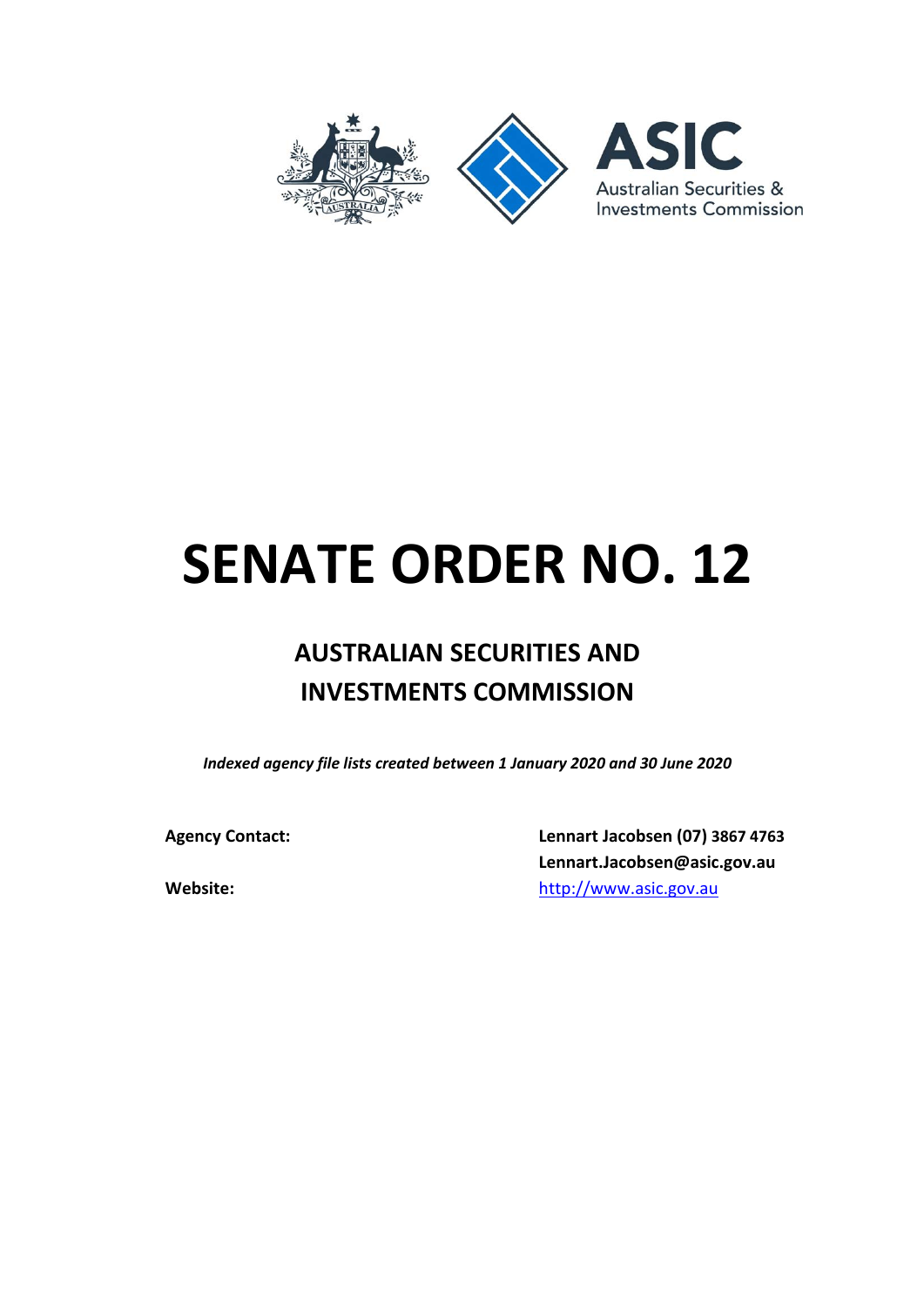| <b>File Name</b>                                                                                                | <b>File number</b> |
|-----------------------------------------------------------------------------------------------------------------|--------------------|
| <b>Ministerial and Parliamentary 2020</b>                                                                       | F20200000001803    |
| <b>Briefings</b>                                                                                                | F20200000010942    |
| <b>FSEG - IOSCO - 2020</b>                                                                                      | F20200000010620    |
| <b>IOSCO RMCTF - 2020</b>                                                                                       | F20200000010576    |
| 007 - 2020-05-05 - Financial Services Council FSC Life Insurance Summit 5 May 2020                              |                    |
| <b>Hilton Sydney</b>                                                                                            | F20200000002952    |
| <b>ASICs response to bushfires</b>                                                                              | F20200000001754    |
| Correspondence - Senator Paterson - 2020                                                                        | F20200000010930    |
| <b>ESA Notifications to the Treasurer and Minister for Finance</b>                                              | F20200000014300    |
| 2020 - HoR - Hearing with ASIC APRA and *** ***- 3 June 2020                                                    | F20200000013076    |
|                                                                                                                 |                    |
| 2020 - PJC - Friday 28 February 2020 - FINAL PDF                                                                | F20200000004356    |
| 2020 - PJC - Friday 28 February 2020 - WORD                                                                     | F20200000001472    |
| 2020 - Parliamentary Joint Committee on Corporations and Financial Services - Wed 15<br><b>July 2020 - WORD</b> | F20200000014767    |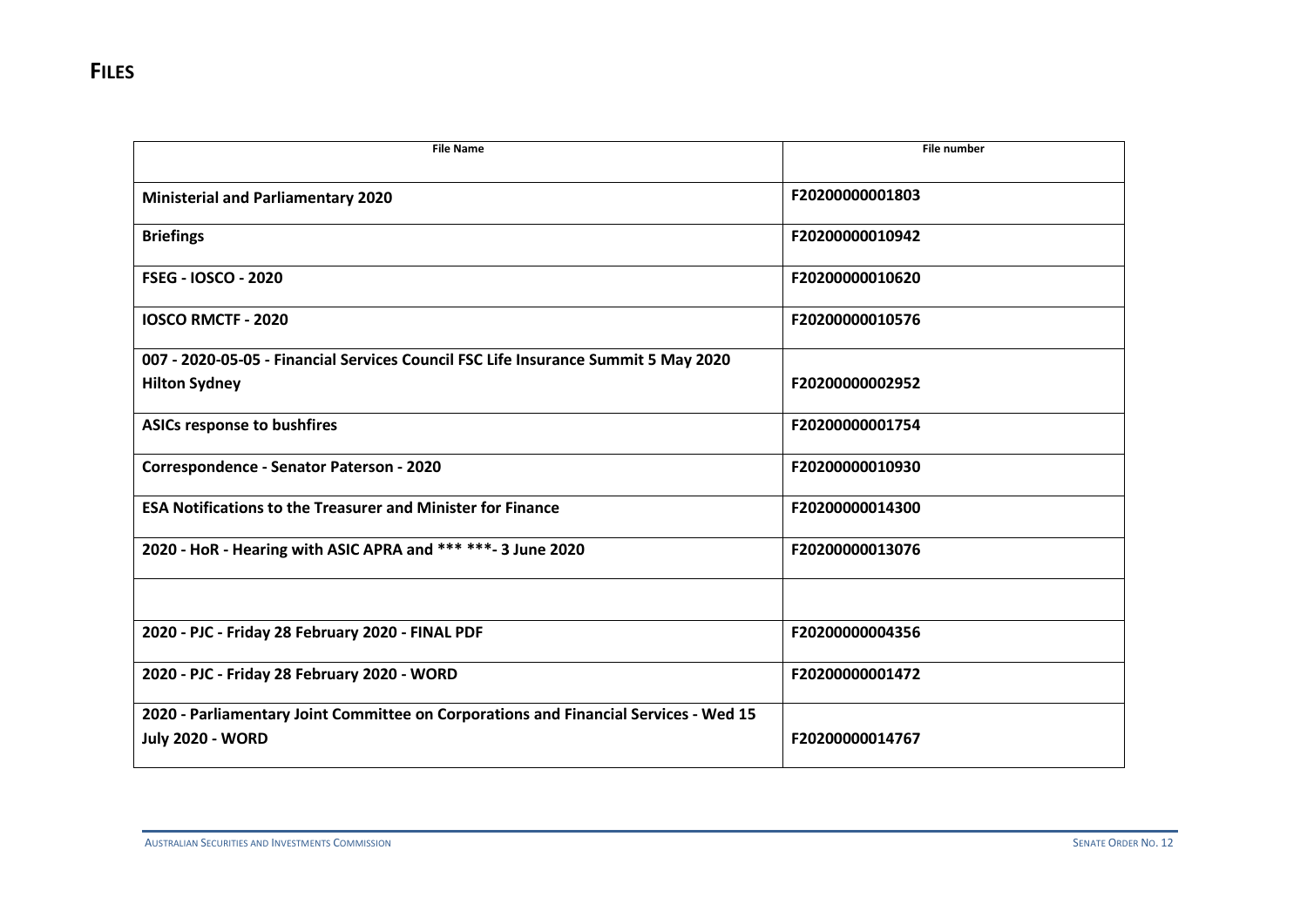| 2020 - PJC Inquiry into the regulation of auditing in Australia - 7 February 2020 | F20200000001826 |
|-----------------------------------------------------------------------------------|-----------------|
| 2020 - Select Committee on COVID19 28 May 2020 and PJC June 2020                  | F20200000014076 |
| 2020 - Select Committee on Financial Technology and Regulatory Technology         | F20200000002594 |
| 2020 - Senate Economics Legislation Committee - March 2020 - FINAL PDF            | F20200000005434 |
| 2020 - Senate Select Committee on COVID-19 - 28 May 2020 - FINAL PDF              | F20200000012398 |
| 2020 - Corporate QoN - Senate Estimates - Senator Kitching - April 2020           | F20200000009880 |
| 2020 - QoN - Inquiry into the Tax Treatment of Employee Share Schemes             | F20200000014678 |
| 2020 - QoN - PJC - 28 February 2020                                               | F20200000007096 |
| 2020 - QoN - Senate Estimates - 5 March 2020                                      | F20200000007441 |
| 2020 - QoN - Senate Estimates - Approved by Commission - April 2020               | F20200000010091 |
| 2020 - QoN - Senate Select Committee on COVID-19                                  | F20200000013521 |
| 2020 PJC Written QoN                                                              | F20200000005409 |
| <b>2020 ASIC Ministerial Submissions</b>                                          | F20200000000909 |
| 2020 - Sent to MO - ASIC Ministerial Submissions                                  | F20200000006209 |
| Australian Law Reform Commission Inquiry Corporate Criminal Responsibility        | F20200000001473 |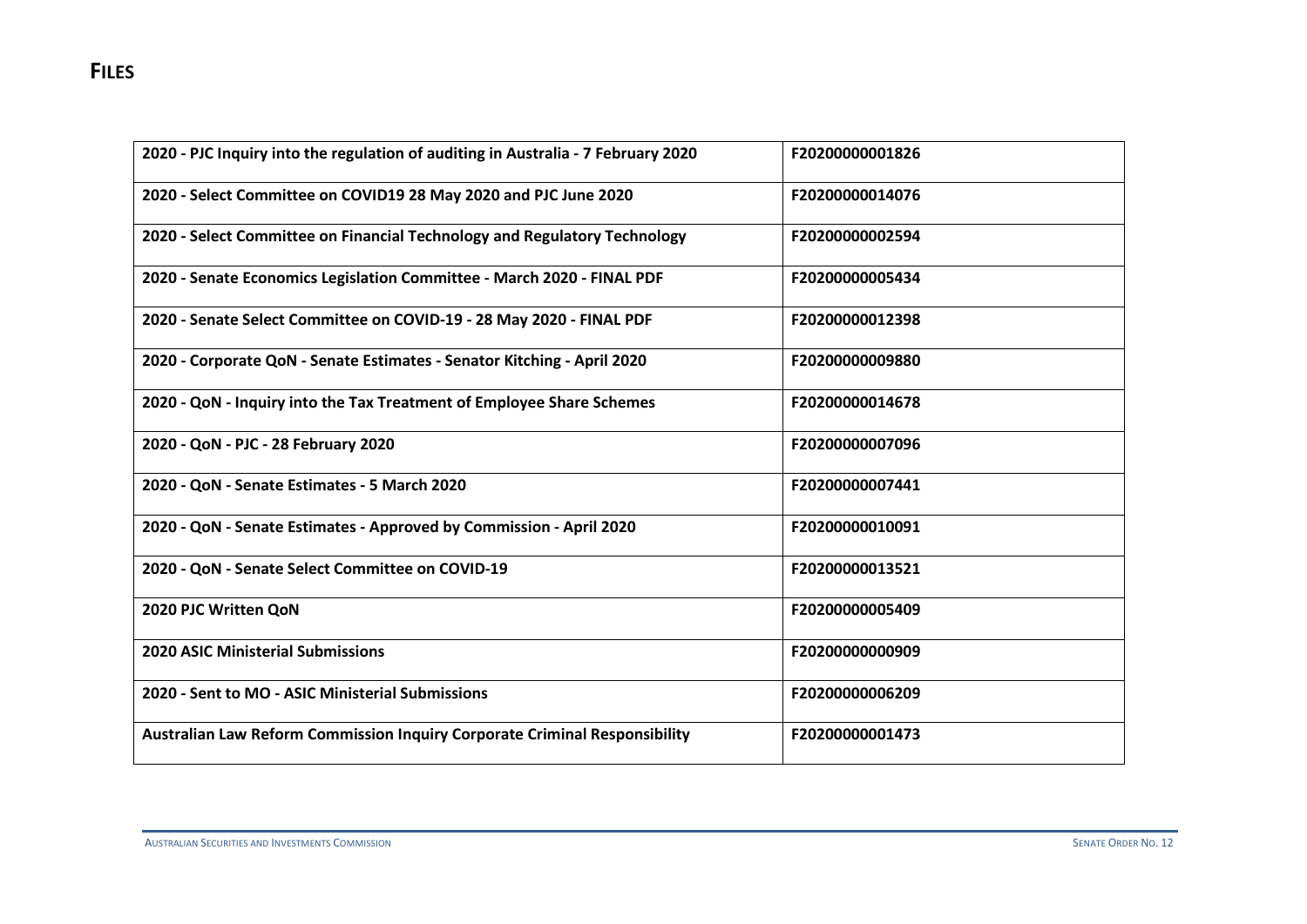| Treasury paper on disclosure in general insurance  | F20200000010324 |
|----------------------------------------------------|-----------------|
| <b>APRA delegations - AGS advice</b>               | F20200000011376 |
| <b>APRA delegations - ***</b>                      | F20200000011402 |
| <b>ATO LPP Protocol</b>                            | F20200000014676 |
| <b>Financial Stability Engagement Group</b>        | F20200000009372 |
| <b>Teleconference</b>                              | F20200000008001 |
| 20200406 Teleconference                            | F20200000009054 |
| 20200423 Teleconference                            | F20200000010537 |
| 20200513 Teleconference - ASIC and US CFTC Meeting | F20200000011550 |
| 20200513 Teleconference CRA WG                     | F20200000011653 |
| 20200518 Teleconference FSEG                       | F20200000011661 |
| 20200618 - Teleconference FSEG                     | F20200000013862 |
| <b>IOSCO TF - Retail Market Conduct</b>            | F20200000007879 |
| 20200602 RMCTF meeting                             | F20200000013001 |
| <b>IOSCO RMCTF - ASIC Case Studies</b>             | F20200000011792 |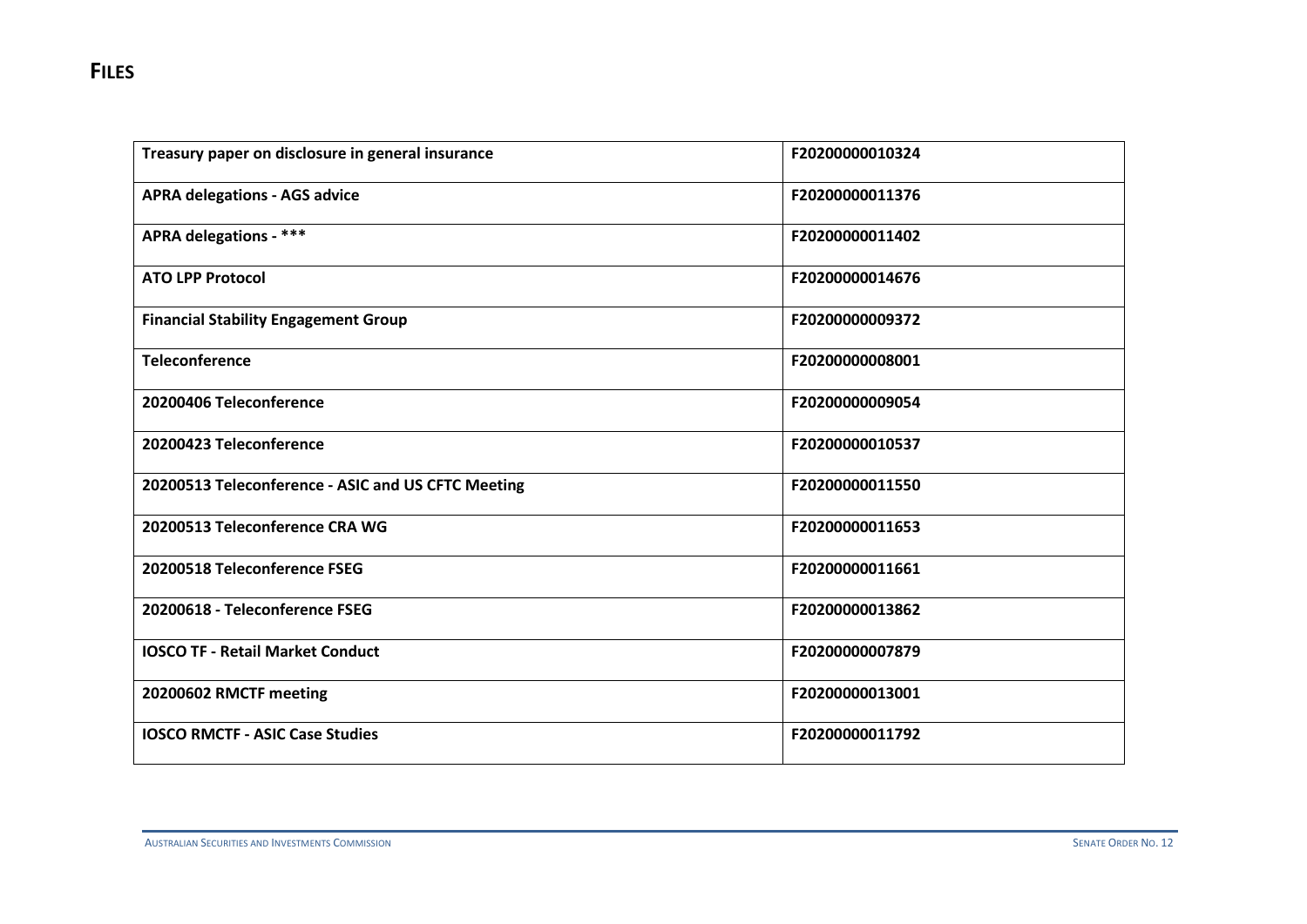| <b>Teleconference notes</b>             | F20200000013077 |
|-----------------------------------------|-----------------|
| <b>ToR</b>                              | F20200000012449 |
| Teleconference - 20200416               | F20200000009713 |
| Teleconference - 20200526               | F20200000012277 |
| Teleconference - 20200623               | F20200000013220 |
| Teleconference - 20200729               | F20200000014667 |
| <b>IOSCO TF - Sustainability (STF)</b>  | F20200000013580 |
| <b>IOSCO TF - Retail Market Conduct</b> | F20200000006628 |
| <b>IAIS</b>                             | F20200000013427 |
| <b>OECD</b>                             | F20200000002377 |
| <b>Commission</b>                       | F20200000010840 |
| Workplan                                | F20200000011063 |
| <b>Projects/Commission</b>              | F20200000010657 |
| 2020 Program                            | F20200000006067 |
| <b>Brotherhood of St Laurence</b>       | F20200000010601 |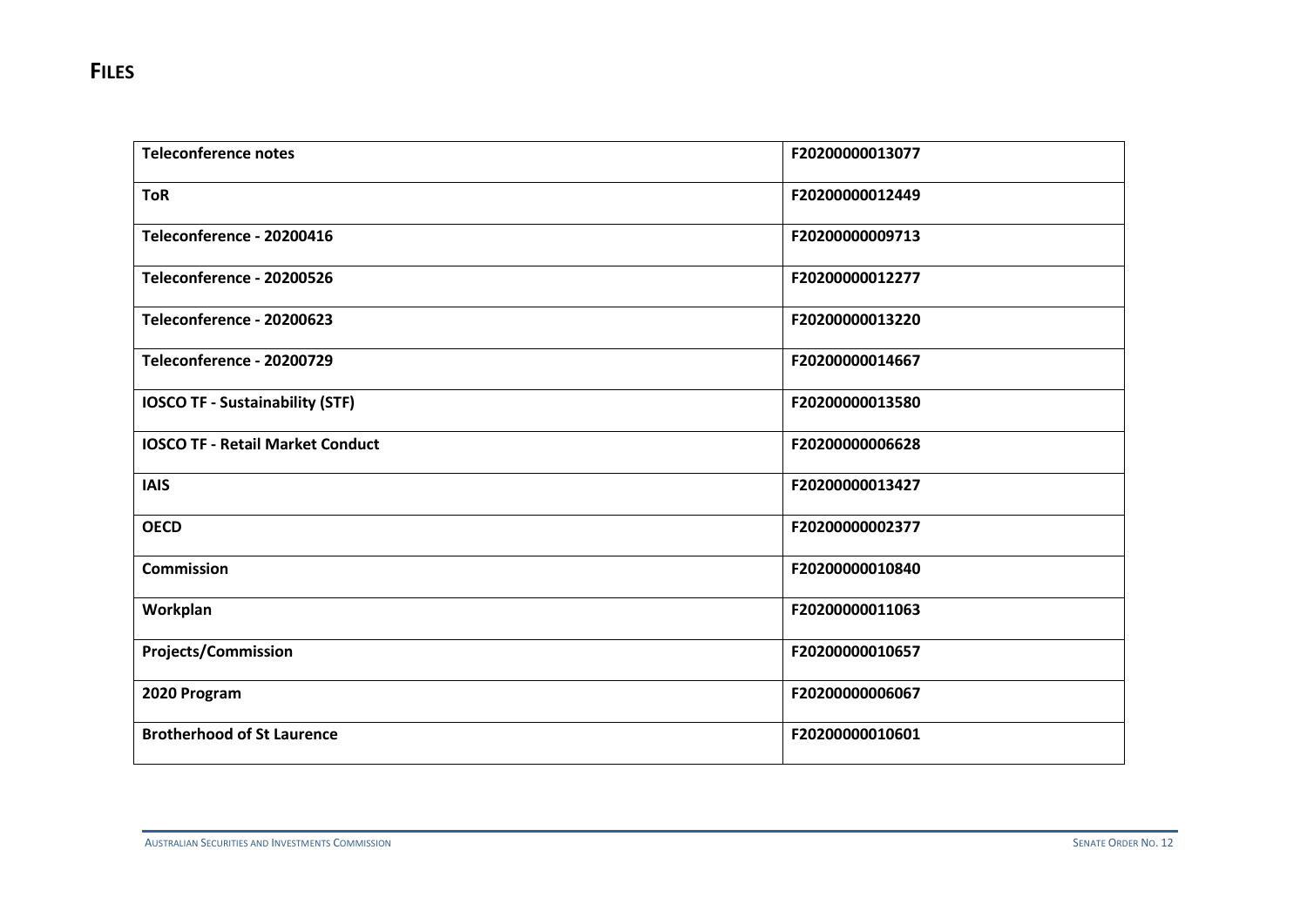| <b>Caxton Legal Centre</b>                                             | F20200000011919 |
|------------------------------------------------------------------------|-----------------|
| CBPs - Consumer Advocacy Trust - potential recipient                   | F20200000011915 |
| <b>Cerebral Palsy Alliance</b>                                         | F20200000011917 |
| <b>Community Benefit Payments - RGs, policies, guidelines, history</b> | F20200000011921 |
| <b>COTA</b>                                                            | F20200000010602 |
| <b>Dementia Australia</b>                                              | F20200000010603 |
| Ecstra 2018 onwards                                                    | F20200000011158 |
| <b>Financial Counselling Foundation</b>                                | F20200000010573 |
| Financial Literacy Australia 2014-2018                                 | F20200000011913 |
| <b>Financial Rights Legal Centre</b>                                   | F20200000010605 |
| <b>Flinders University</b>                                             | F20200000011918 |
| <b>Indigenous Consumer Advocacy Network (ICAN)</b>                     | F20200000010606 |
| <b>MoneyMob</b>                                                        | F20200000010607 |
| 2016 Community Benefit Payments and EUs                                | F20200000012260 |
| <b>National Seniors Australia</b>                                      | F20200000010608 |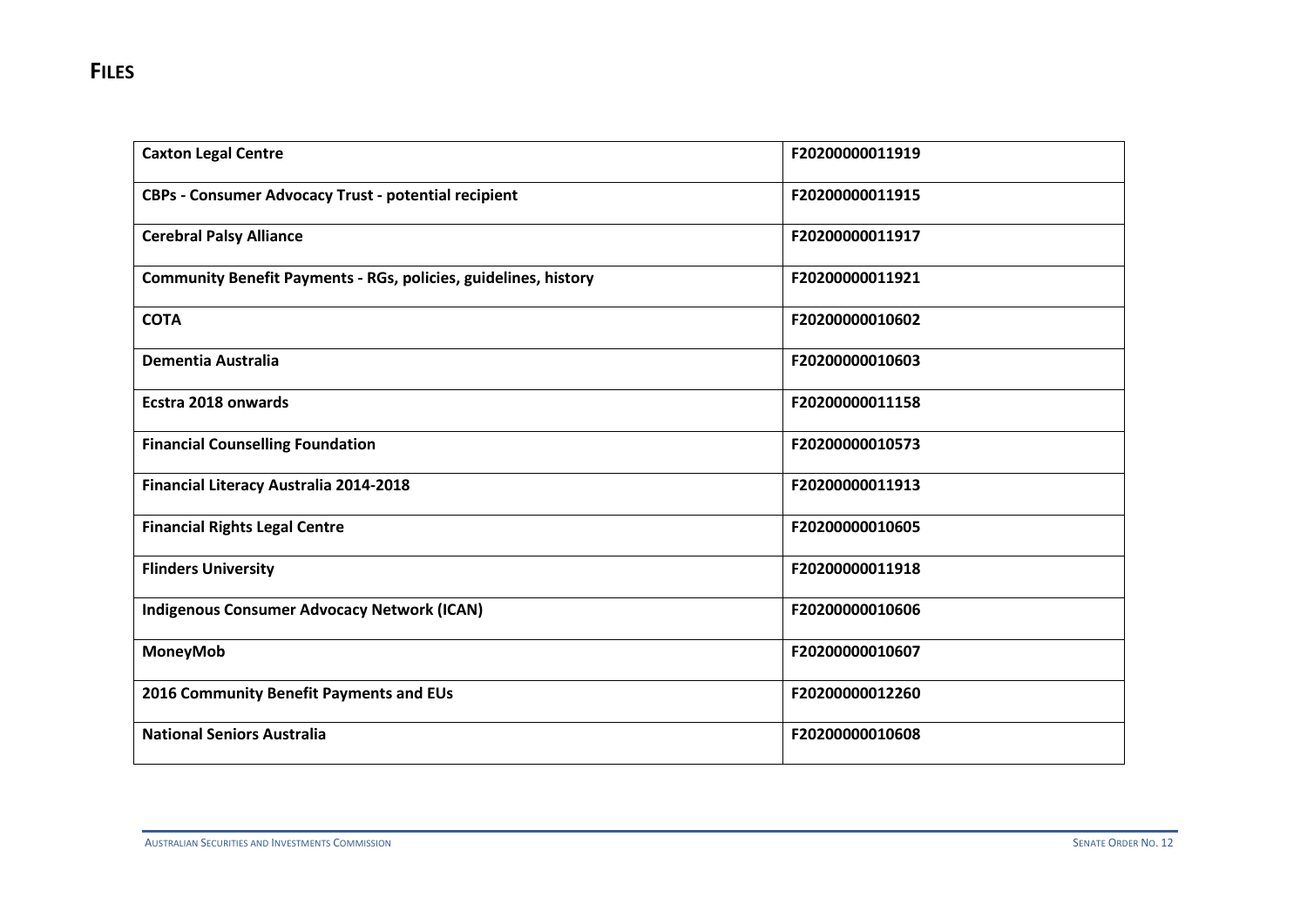| <b>Salvation Army</b>                                                       | F20200000010609 |
|-----------------------------------------------------------------------------|-----------------|
| <b>Seniors Rights Service NSW</b>                                           | F20200000010610 |
| <b>Settlement Services International</b>                                    | F20200000010611 |
| <b>Smith Family</b>                                                         | F20200000010612 |
| <b>Super Consumers Centre</b>                                               | F20200000010613 |
| <b>Council of Financial Regulator Heads Meetings 2020</b>                   | F20200000005850 |
| <b>Council of Financial Regulators Crisis Management Working Group 2020</b> | F20200000002278 |
| <b>Operational and Heads meetings</b>                                       | F20200000005058 |
| <b>Litigation Funders - PJC Inquiry</b>                                     | F20200000012987 |
| <b>Submissions to consultation from Treasury</b>                            | F20200000004686 |
| <b>Treasury - COVID impacts on insurance</b>                                | F20200000012923 |
| Treasury - Ministerial Inquiry - *** ***                                    | F20200000012957 |
| <b>ABA</b>                                                                  | F20200000011380 |
| <b>AFIA</b>                                                                 | F20200000011426 |
| <b>ALUCA</b>                                                                | F20200000004255 |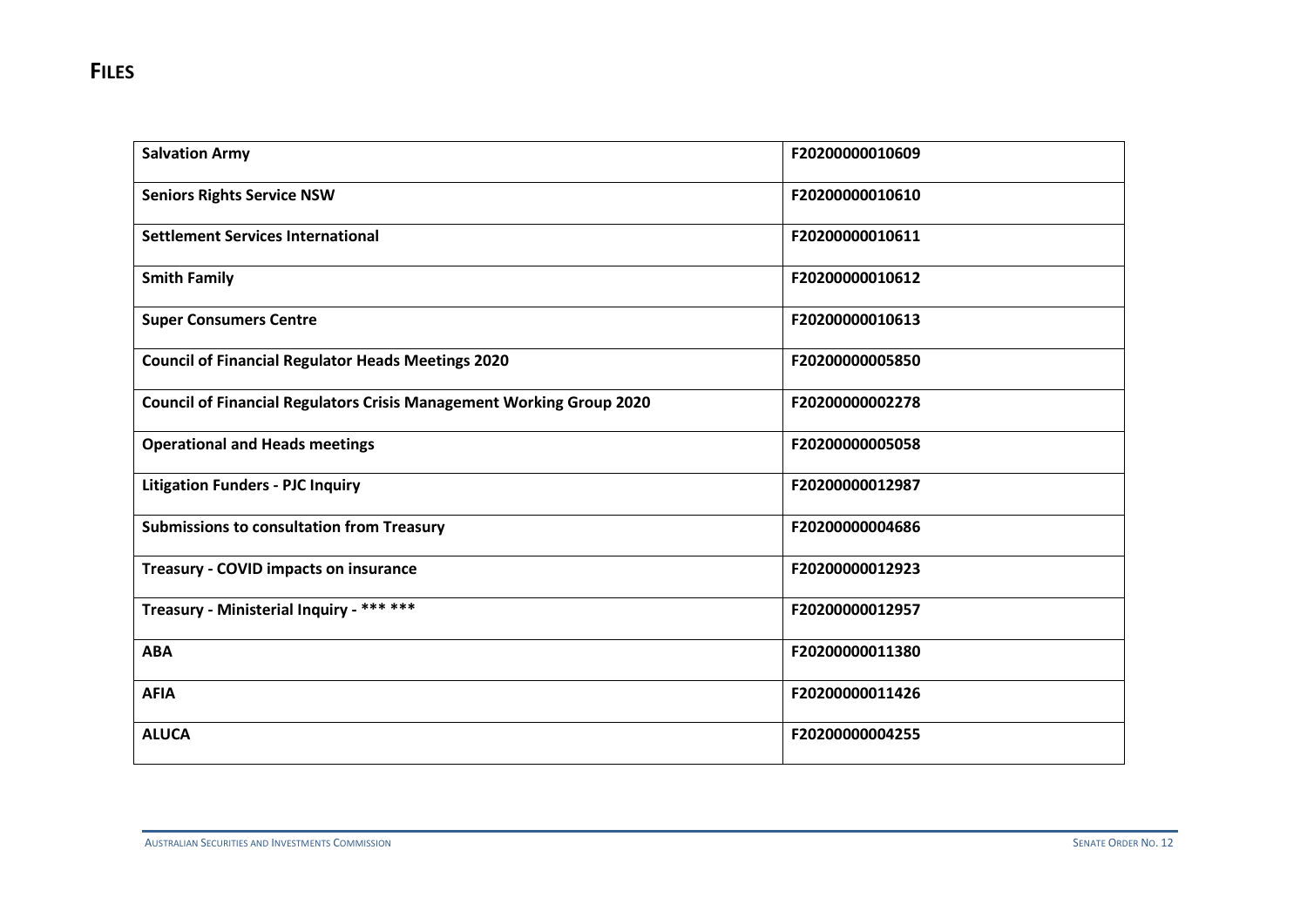| <b>ASBFEO</b>                                            | F20200000001512 |
|----------------------------------------------------------|-----------------|
| <b>FCA</b>                                               | F20200000011428 |
| <b>Financial Rights Legal Centre</b>                     | F20200000009600 |
| <b>Legal Aid NSW</b>                                     | F20200000009594 |
| <b>FinCoNet SC5</b>                                      | F20200000002042 |
| IAIS - 2021 Annual Conference                            | F20200000006225 |
| <b>2020 ACCC Liaison Meetings</b>                        | F20200000004329 |
| <b>APRA information release 2020</b>                     | F20200000000362 |
| <b>APRA liaison meetings 2020</b>                        | F20200000009802 |
| <b>AUSTRAC</b>                                           | F20200000002937 |
| RBA-APRA-Treasury CFR Regulatory Perimeter Working Group | F20200000003646 |
| <b>APRA DII Intervention</b>                             | F20200000011663 |
| <b>APRA</b>                                              | F20200000011655 |
| <b>APRA</b>                                              | F20200000011692 |
| <b>Bushfire Taskforce 2020</b>                           | F20200000000571 |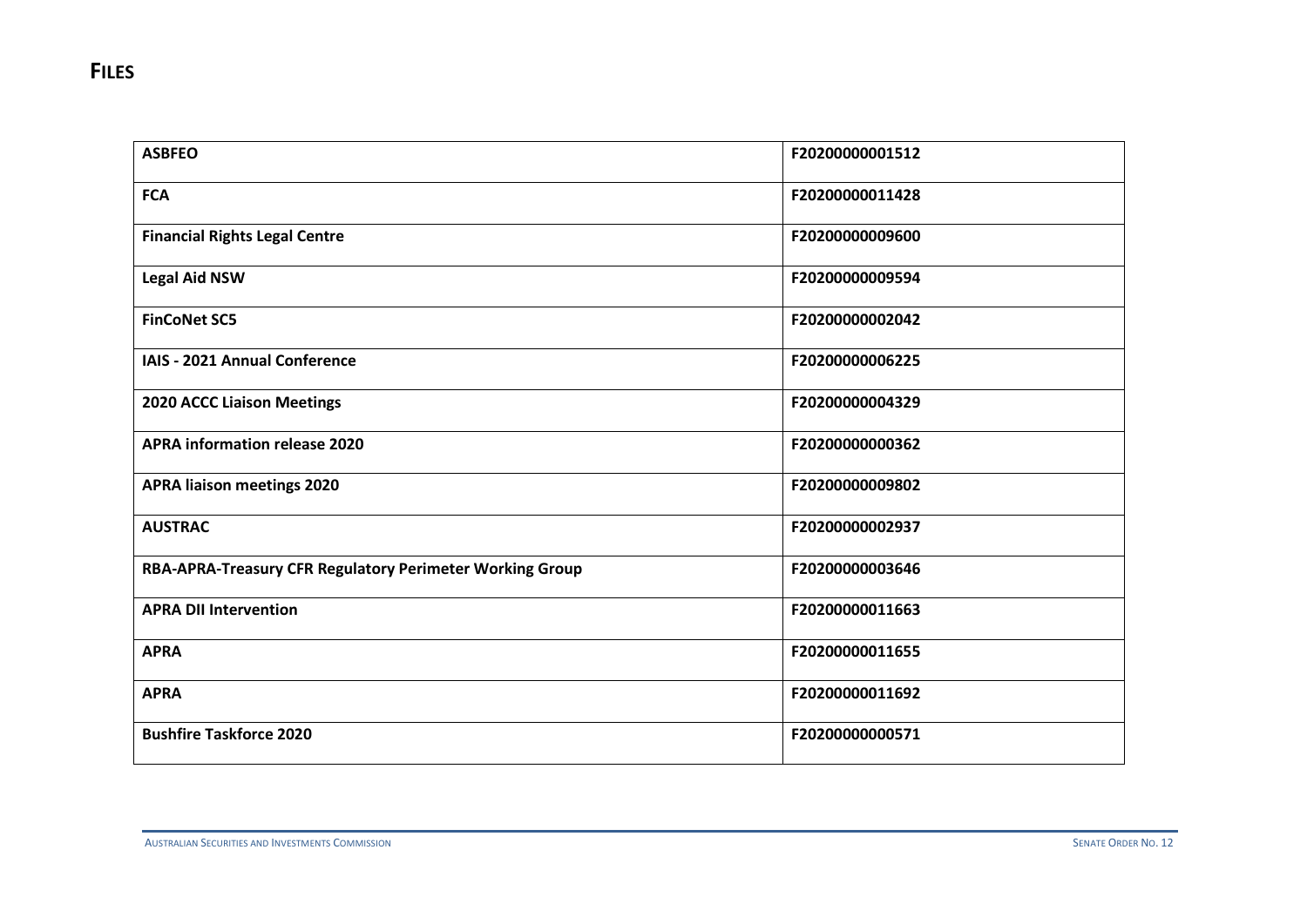| <b>Source - AFCA Complaints Dashboards</b>                           | F20200000012953 |
|----------------------------------------------------------------------|-----------------|
| <b>Source - APRA Daily Dashboard</b>                                 | F20200000012943 |
| <b>FASEA</b>                                                         | F20200000004979 |
| 202003 - IOSCO COVID-19 Updates                                      | F20200000007206 |
| <b>IOSCO Board Meeting Documents</b>                                 | F20200000013607 |
| <b>IOSCO CRA (Procyclicality) 2020</b>                               | F20200000013660 |
| IOSCO Data Collection Liquidity and Liq Risk Mgmt Tools 2020         | F20200000014509 |
| IOSCO Leveraged Loans and CLOs 2020                                  | F20200000013610 |
| <b>IOSCO Retail Market Conduct Taskforce (RMCTF) 2020</b>            | F20200000013591 |
| ASIC APRA accountability statements analysis                         | F20200000001824 |
| <b>RG97 and APRA</b>                                                 | F20200000006847 |
| <b>2019 AFCA</b>                                                     | F20200000002452 |
| 2019 FSC                                                             | F20200000006126 |
| 2020 APRA Superannuation liaison Meeting Agendas, Minutes, Briefings | F20200000002354 |
| <b>Treasury ED Consultation Submissions - DREs</b>                   | F20200000005449 |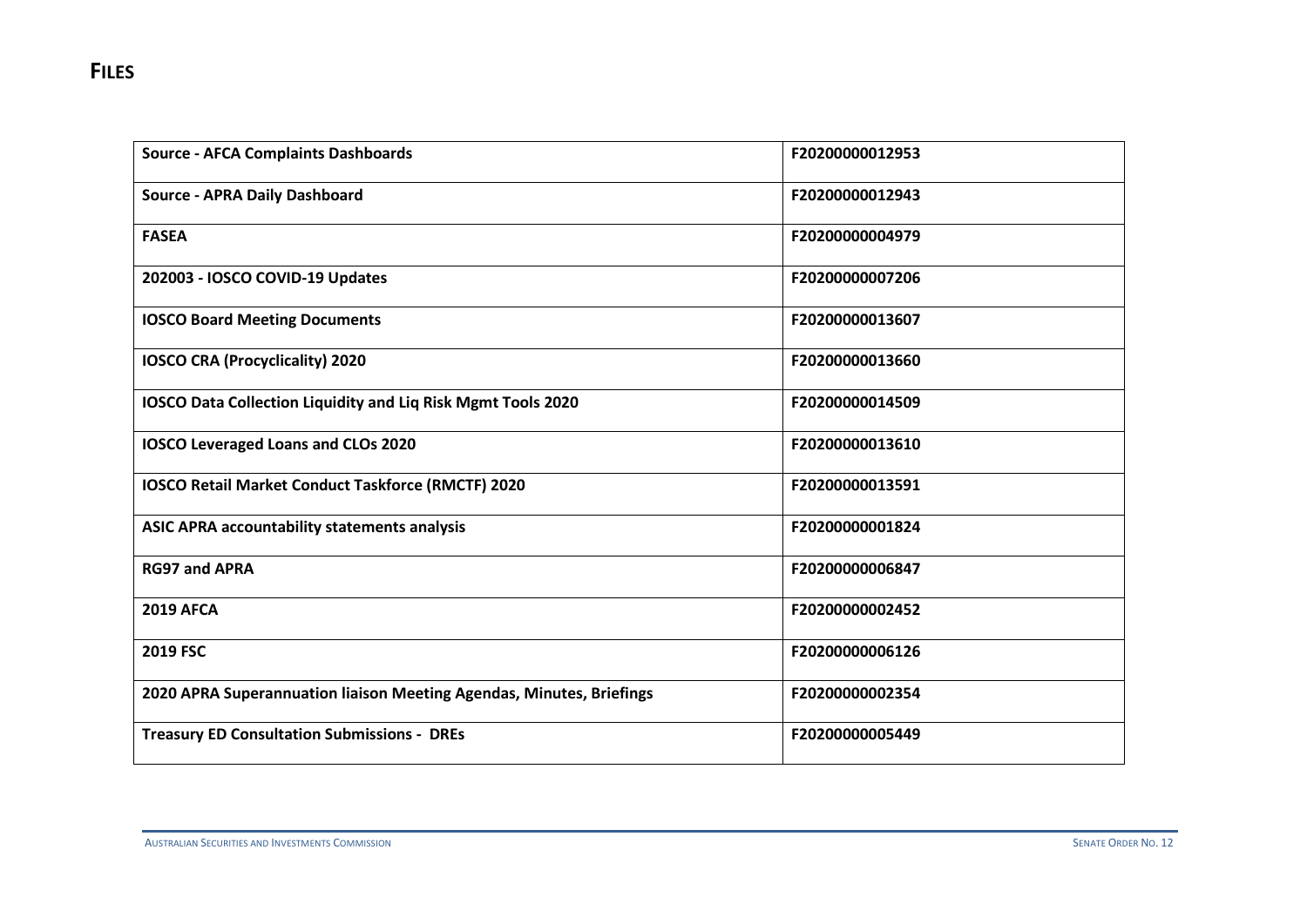| <b>Treasury ED Consultation Submissions - Regulator Roles</b>           | F20200000002788 |
|-------------------------------------------------------------------------|-----------------|
| <b>Treasury ED Consultation Submissions - Enforceable Codes</b>         | F20200000006231 |
| <b>Treasury ED Consultation Submissions - ***</b>                       | F20200000005379 |
| BAFIN - 20-2775 - SIDE IOSCO CEM MEETING - 20200203                     | F20200000002786 |
| <b>Report 20/57984</b>                                                  | F20200000007980 |
| ALRC - ASIC Submission on Corporate Criminal Responsibility - 202002    | F20200000003239 |
| IOSCO - C4 Monetary Sanctions Questionnaire - 201912                    | F20200000003108 |
| 02.23 PJC Hearings Feb 2020                                             | F20200000003045 |
| 02.24 PJC Hearings June 2020                                            | F20200000012063 |
| <b>18. Questions on Notice</b>                                          | F20200000009147 |
| 19. PJC April 2020 release docs marked for redaction                    | F20200000010255 |
| 20. PJC April 2020 release redacted docs                                | F20200000010370 |
| <b>Improving complaint handling - Prime Minister and Cabinet - 2020</b> | F20200000005866 |
| 2020 ATO request for advice re non-scrip capital contribution           | F20200000004808 |
| 2020 Government inquiry into retail corporate bonds                     | F20200000003805 |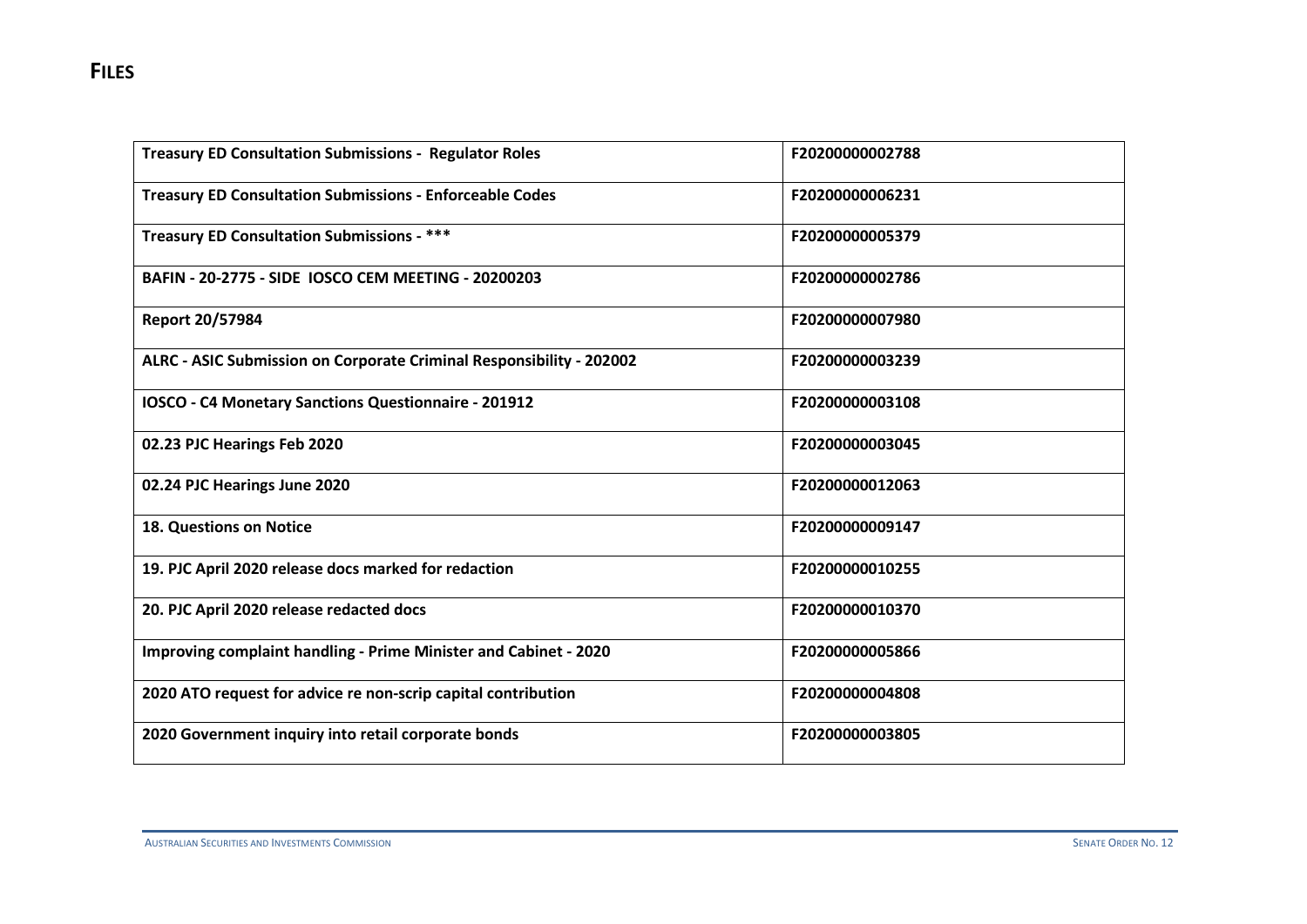| <b>Australian Shareholders Association - 2020</b> | F20200000006154 |
|---------------------------------------------------|-----------------|
| Governance Institute of Australia - 2019 - 2020   | F20200000011654 |
| Report covering Oct 2019 to Mar 2020              | F20200000007314 |
| <b>APRA</b>                                       | F20200000006924 |
| <b>ASX MoU review project</b>                     | F20200000013526 |
| <b>ASX Rule Changes 2020</b>                      | F20200000000501 |
| <b>Australian Financial Security Authority</b>    | F20200000002128 |
| <b>ASIC-APRA engagement</b>                       | F20200000007852 |
| <b>ASIC/ATO Steering Committee</b>                | F20200000010781 |
| <b>COVID 19 and PJC hearings</b>                  | F20200000011717 |
| <b>PJC and Additional Estimates</b>               | F20200000003485 |
| 202004 - Corporate QoN                            | F20200000008894 |
| <b>ACT Road Transport Auth</b>                    | F20200000009601 |
| <b>Australian Maritime Safety Authority (AMSA</b> | F20200000011375 |
| <b>ACIC - NPRS Usage Reports</b>                  | F20200000002142 |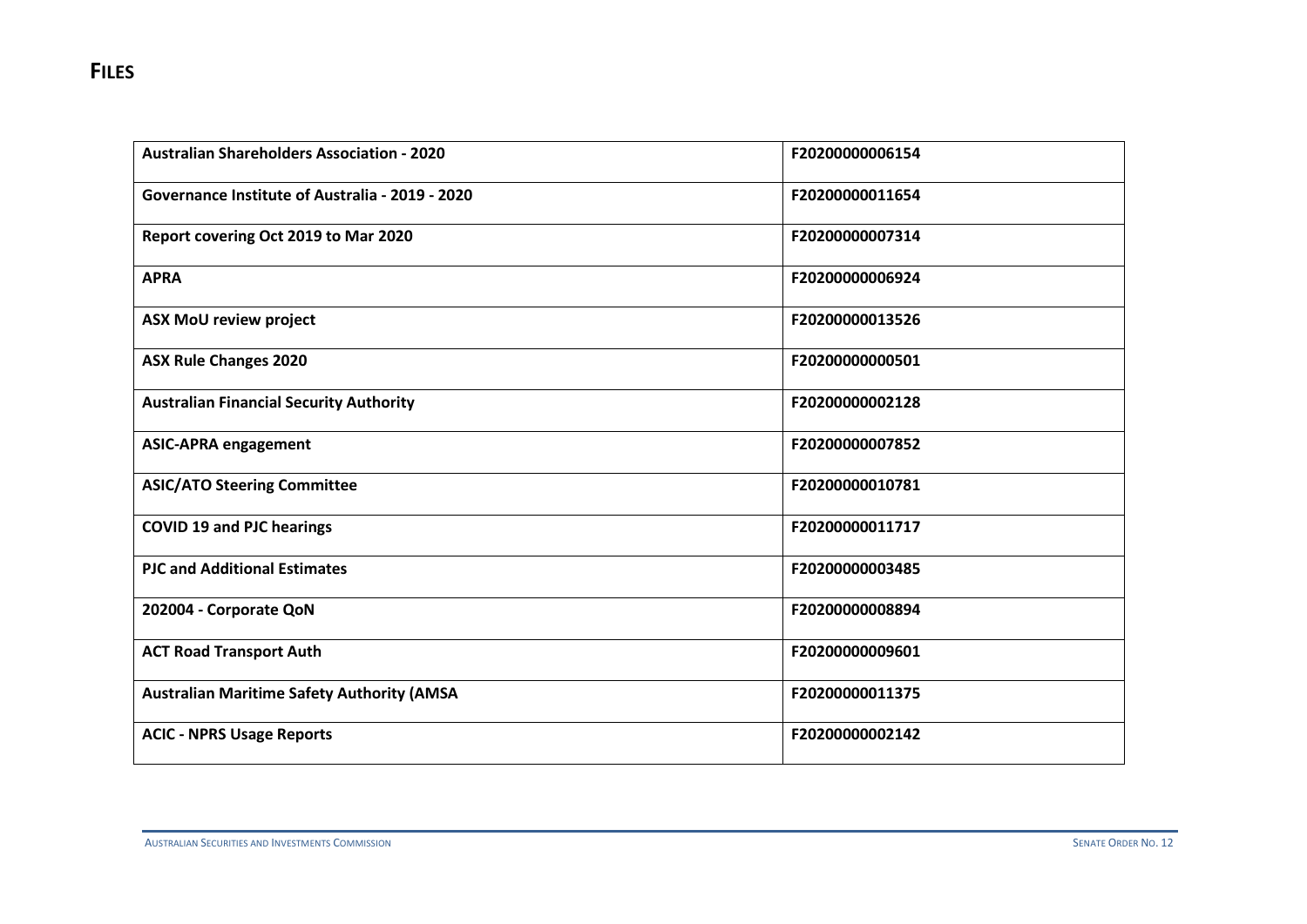| <b>NT Correctional Services</b>                        | F20200000002881 |
|--------------------------------------------------------|-----------------|
| NT Dept. Primary Ind. & Fisheries                      | F20200000006917 |
| Home Affairs - liaision re Telco metadata              | F20200000010188 |
| <b>PJC</b> briefings                                   | F20200000011848 |
| QoN                                                    | F20200000009165 |
| <b>Senate Estimates PJC</b>                            | F20200000005864 |
| <b>APRA GCRA Meetings</b>                              | F20200000009095 |
| <b>ASIC AUSTRAC Quarterly Meetings</b>                 | F20200000010229 |
| <b>APRA Onboarding Training</b>                        | F20200000011039 |
| ASIC_ATO Forum meeting updates (Dashboard and general) | F20200000011524 |
| <b>CDPP - NSW</b>                                      | F20200000002295 |
| 14 May 2020 - NSW ASIC CDPP Liaison Meeting            | F20200000009753 |
| 18 February 2020 - NSW ASIC CDPP Liaison Meeting       | F20200000002248 |
| 19 March 2020 - NSW ASIC CDPP Liaison Meeting          | F20200000006136 |
| 25 June 2020 - NSW ASIC CDPP Liaison Meeting           | F20200000011877 |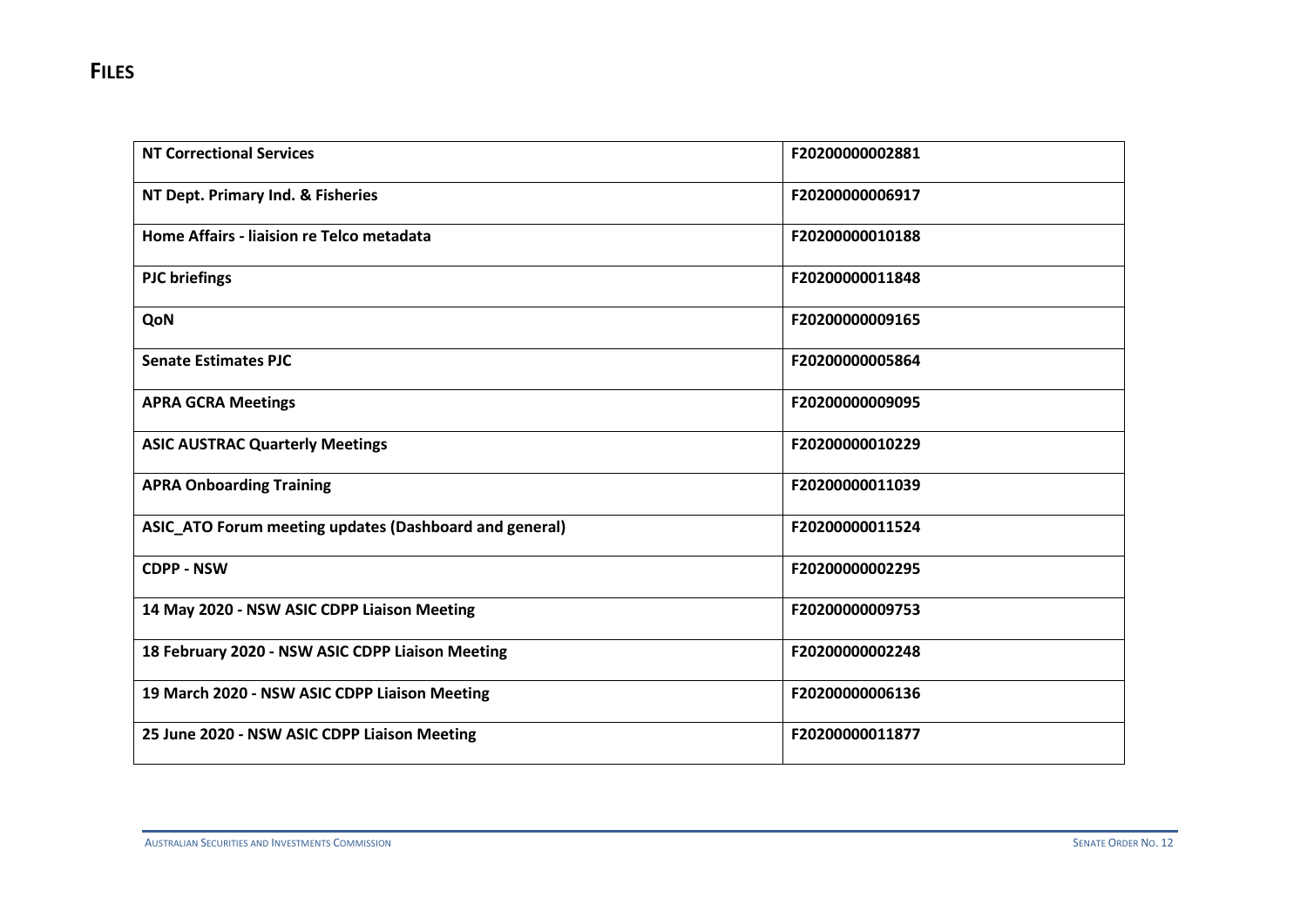| 20200220 QLD ASIC CDPP Liason Meeting            | F20200000002456 |
|--------------------------------------------------|-----------------|
| 20200402 QLD ASIC CDPP Liaison Meeting           | F20200000007418 |
| 20200514 QLD ASIC CDPP Liaison Meeting           | F20200000010274 |
| 20200625 QLD ASIC CDPP Liaison Meeting           | F20200000012886 |
| 20200212 - SA CDPP-ASIC Liaison Meeting          | F20200000001705 |
| 20200414 - SA CDPP-ASIC Liaison Meeting          | F20200000007991 |
| 20200611 - SA CDPP-ASIC Liaison Meeting          | F20200000012241 |
| 16 April 2020- VIC CDPP- ASIC Liaison Meeting    | F20200000009505 |
| 18 June 2020 CDPP-ASIC Liaison Meeting           | F20200000013384 |
| 20 February 2020- VIC- CDPP-ASIC Liaison Meeting | F20200000002587 |
| <b>APRA - Monthly Releases</b>                   | F20200000014485 |
| <b>APRA - Quarterly Releases</b>                 | F20200000014489 |
| <b>APRA Miscellaneous</b>                        | F20200000014490 |
| <b>Senate Estimates and PJC Briefings - 2020</b> | F20200000014575 |
| 202002 PJC Briefings                             | F20200000002692 |